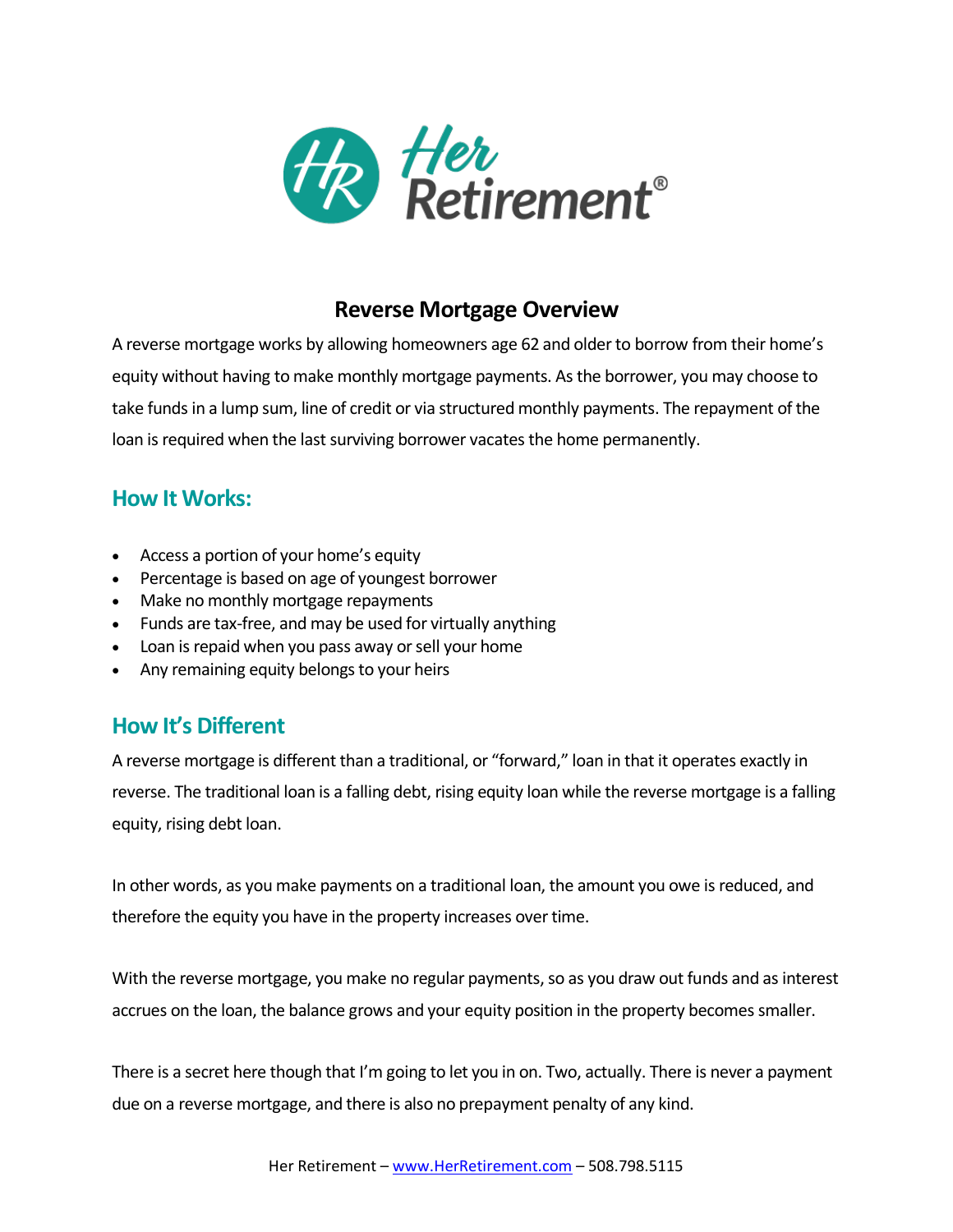In other words, you can make a payment at any time, up to and including payment in full without penalty. Many borrowers [choose](https://reverse.mortgage/interest-repayment/) to repay some or all the accruing interest, or whatever amount they desire. As the borrower, the choice is yours.

### **How Much You May Receive**

The amount loaned in a reverse mortgage is determined differently than a standard mortgage, and you don't hear people talking about the "loan-to-value ratio" like you would on a traditional loan.

On a traditional loan, the lender agrees to lend a set amount that is determined as a percentage of the value of the home and can change based on several factors including borrower's credit, the required loan amount and the property type.

With a reverse mortgage, several factors dictate the loan amount, including:

- The age of the youngest borrower, value of the home or the HUD lending limit (whichever is less)
- The interest rates in effect at the time

Also factoring into the loan amount are:

- Any costs to obtain the loan (which are subtracted from the Principal Limit)
- Any existing mortgages and liens (which must be paid in full)
- Any remaining money belongs to you or your heirs.

#### The current 2021 HUD lending limit is [\\$822,375](https://reverse.mortgage/2021-limits)

Because you are not required to repay the loan at any ongoing interval, the interest accrues on the balance and the entire loan is paid back when you or the last borrower permanently leaves the home. The older you are when you take out a reverse mortgage, the more you will receive under the program based on the HUD calculator. You must be at least 62 years of age for a reverse mortgage.

The Principal Limit of the loan is determined based on the age of the youngest borrower because the program uses actuarial tables to determine how long borrowers are likely to continue to accrue interest. (Link to [HUD.Gov](https://www.hud.gov/sites/documents/AR2012_HECM_LOANS.PDF) HECM Actuarial Review)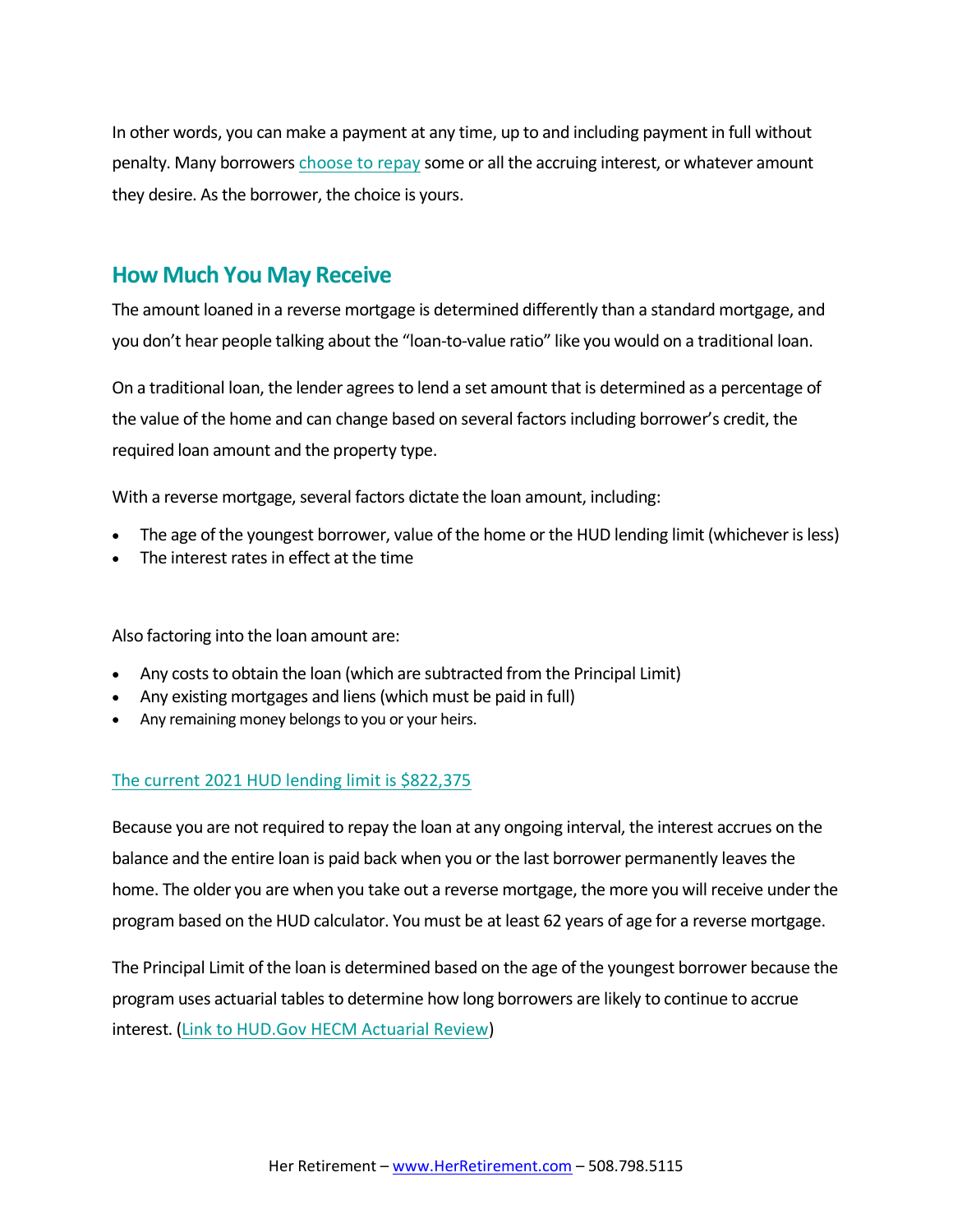If there are multiple borrowers, the age of the youngest borrower will lower the amount available because the terms allow all borrowers to live in the home for the rest of their lives without having to make a payment.

Of course, there will always be exceptions, but the premise is that a 62-year-old borrower will be able to accrue a lot more interest over his or her life than an 82-year-old borrower with the same terms, so the HUD calculator allows the 82-year-old borrower to start with a higher Principal Limit.

### **Flexible Payment Options**

There are several ways borrowers can opt to take the funds available to them on a reverse mortgage:

- A lump sum draw of the funds available to them (and we will get into this further shortly)
- A line of credit that they can access as they choose
- A payment for a set amount and period, known as a "term payment"
- A guaranteed payment for life (known as a "tenure payment") which lasts as long as they live in the home.

In addition to these options, they can use a modified version of each and "blend" the programs, if you will.

For example, a borrower in [California](https://reverse.mortgage/lenders/california) born in 1951 who owns outright a \$385,000 home may decide it is time to get a reverse mortgage. Why? The borrower wants \$50,000 at closing to make some changes to the property and to fund a college plan for her grandchild.

She has additional income that she will begin receiving in four years, but until then, she would like to augment her income by \$1,000 per month. She can take a modified term loan with a \$50,000 draw at closing and set up the monthly payment for four years of \$1,000 per month. That would leave her an additional \$107,000 in a line of credit that she would have available to use as she pleases. If she does not use the line, she does not accrue interest on any funds she does not use and the [line](https://reverse.mortgage/line-of-credit) of credit [grows](https://reverse.mortgage/line-of-credit) on the unused portion.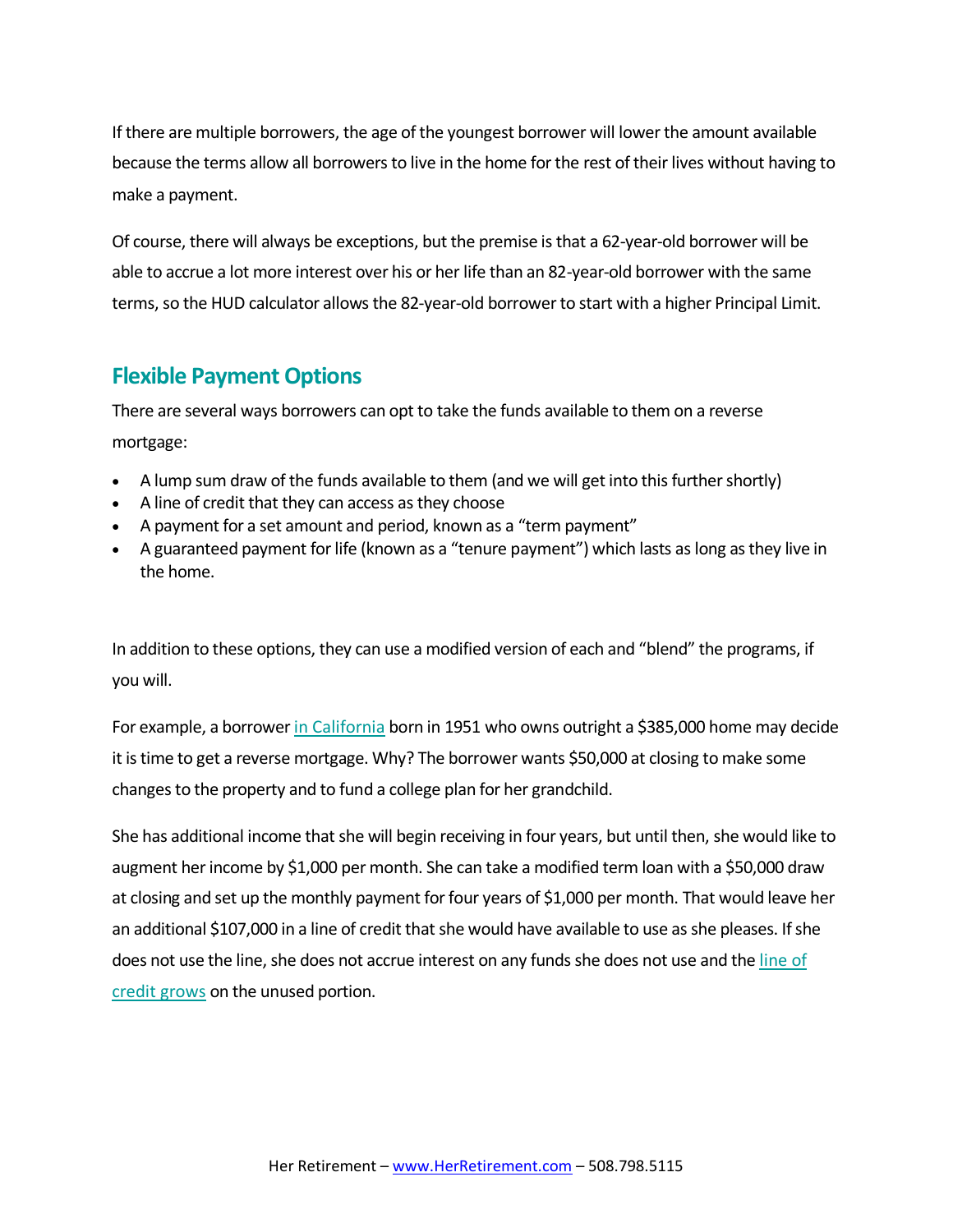# **Credit Line Growth Feature**



This is the credit line growth that is making all the folks, including financial planners, sit up and take notice. Let's look at the \$200,000 credit line shown above. As we discussed, many people used to consider the reverse mortgage a loan of last resort. But let's consider another borrower who is a savvy planner and is planning for her future needs.

She has the income for her current needs but is concerned that she may need more money later. So, she obtains her reverse mortgage and — after the costs to obtain the loan — has the same \$200,000 line of credit available to her. Her line of credit grows at the same rate on the unused portion of the line as what would have accrued in interest and mortgage insurance premiums had she borrowed the money.

As the years go by, her credit line increases, meaning if she one day needs more funds than she does now, they will be there for her. If rates don't change, here is what her access to credit looks like over time:

- 10 years: \$350,000
- 15 years: \$500,000
- 20 years: \$660,000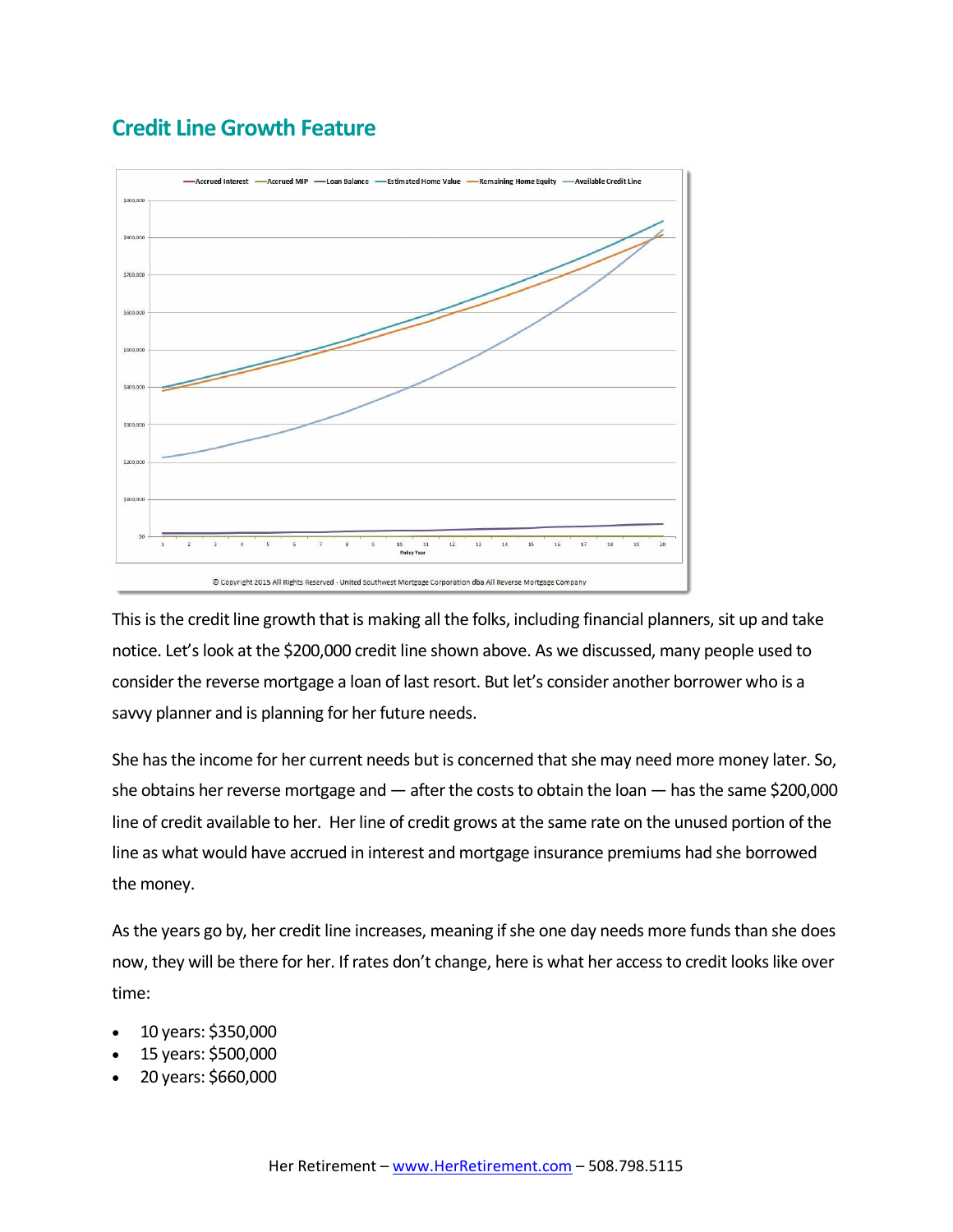Remember, that is just if rates don't change. If interest rates go up 1% in the third year and one more percent in the 7th, after 20 years her available line of credit would be more than \$820,000.

Now, of course, this is not income, and if you do borrow the money, you owe it and it will accrue interest. You or your heirs would have to pay it back when the property sells.

But where else can you ensure that you will have between \$660,000 and \$800,000 available to you in 20 years?

The calculator is shown below, and you can see the very modest rate increases used. If the accrual rates rise more, the growth rate will be higher.

### **Lump Sum Restrictions**

The fixed rate [option](https://reverse.mortgage/fixed-rate-unusable-funds) requires you to take a lump sum draw, meaning you must take the full draw of all the money available to you at the close of the loan. You cannot leave any funds in the loan for future draws, as there are no future draws allowed with the fixed rate. The reason for this is because of growth of the line.

As you can see, the growth rate can be quite substantial and if there were many borrowers with yet unused funds who borrowed at low fixed rates but wanted to finally access their funds years later after rates had risen, borrowers would have substantially higher funds available to them at rates that were not available and reverse [mortgage](https://reverse.mortgage/best-reverse-mortgage-lenders) lenders might not be able to cover the demand of below market requests for funds. Therefore, HUD stopped the fixed rate line of credit when some lenders attempted to offer the product over a year ago.

Since borrowers experienced a much higher default rate on taxes and insurance when 100% of the funds were taken at the initial draw, HUD changed the method by which the funds would be available to borrowers which no longer allows all borrowers access to 100% of the Principal Limit at the close of the loan.

The new parameters coincide with how much of the money you need to pay off existing loans and liens on the property. HUD calls these necessary payoffs "mandatory obligations. You have access to up to 100% of their Principal Limit if you are using the funds to purchase a home or to pay mandatory obligations in conjunction with the transaction.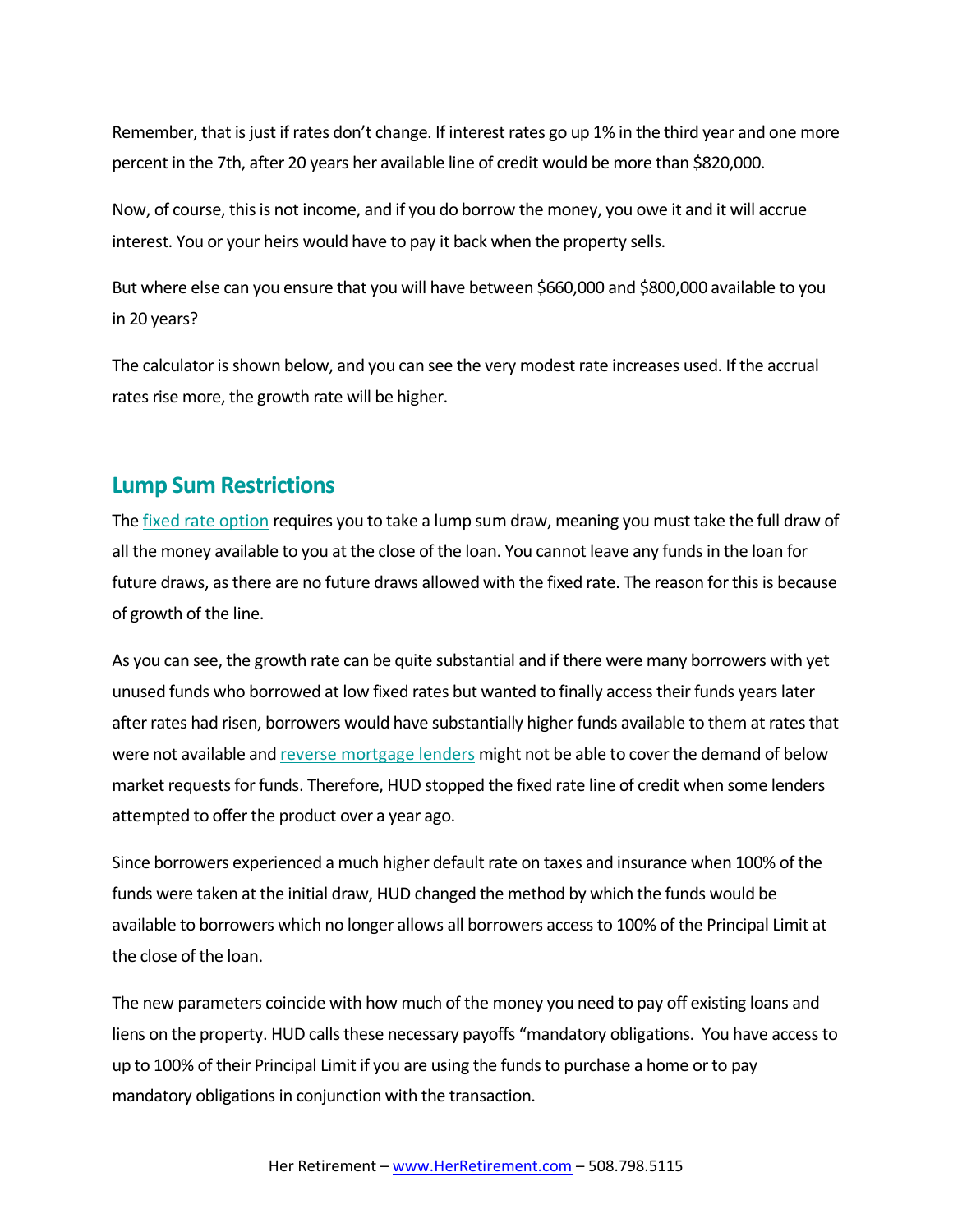You can also include up to 10% of the Principal Limit in cash (up to the maximum Principal Limit) above and beyond the mandatory obligations if needed so that you can still get some money at closing.

Let's illustrate this by using some round numbers as examples. If you have a \$100,000 Principal Limit and no loans or liens on your home, you can take up to 60% or \$60,000 of your proceeds at closing or any time in the first 12 months of the loan. You can access the remaining \$40,000 any time [after](https://reverse.mortgage/principal-limit-12-months) 12 [months.](https://reverse.mortgage/principal-limit-12-months)

This is where the fixed rate loan starts to impact borrowers the most. If you do not have existing liens to pay off, you would lose the availability of the remaining funds after the initial draw.

In other words, in our example, as a fixed rate borrower you would receive the \$60,000, but because the fixed rate is a single draw, there would be no further access to funds. You would not, therefore, be able to receive the additional \$40,000 and would forfeit those funds.

If you were using the entire \$100,000 to pay off an existing loan, either program would work equally well because all the money would be required to pay off the mandatory obligation (meaning the existing loan) — which HUD allows.

As for pricing, lenders are more willing now than ever to help pay [costs](https://reverse.mortgage/surprisingly-affordable) whenever they can on reverse mortgages. Especially if you have a loan that you are paying off, there is often room in the value of the loan for the lender to make back money they spend on your behalf when they sell the loan. Lender credits are allowed by HUD.

Shop around and see what is available. Education is the key, while knowing your goals will help you procure a loan that is best for you.

A very low margin will accrue the least amount of interest once you start using the line, but if you are looking for the greatest amount of line of credit growth, a higher margin grows at a higher rate.

Getting the least amount of fees on your loan won't help you if you plan to be in your home for 20 years, because in that 20 years the interest will cost you tens of thousands of dollars more, thus ruining your goal to preserve equity. Knowing what you want out of your reverse mortgage will help you choose the option that gets you there.